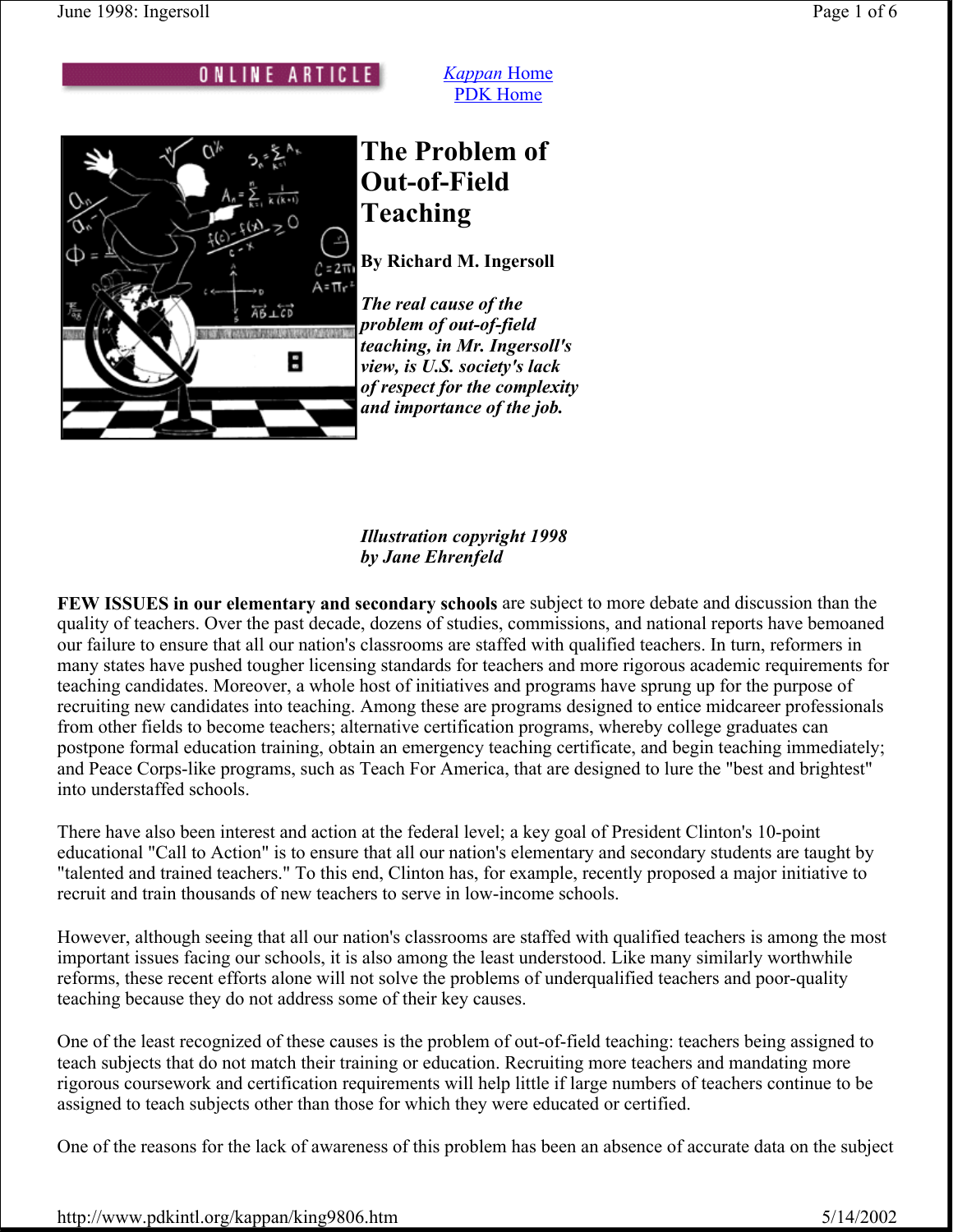-- a situation remedied with the release, beginning in the early 1990s, of the *Schools and Staffing Survey*, a major survey of the nation's elementary and secondary teachers by the National Center for Education Statistics (NCES) of the U.S. Department of Education. Over the past several years, I have undertaken a research project, partly funded by NCES, that used data from this survey to determine how much out-of-field teaching goes on in this country and why.1

My interest in this project originally stemmed from my previous experiences as a high school teacher, first in western Canada and later in Pennsylvania and Delaware, near where I had grown up. The job of teaching, I found to my surprise, differs greatly in Canada and in the U.S. One of the major differences, I quickly discovered, was out-of-field teaching. In the Canadian schools in which I taught, misassignment was frowned upon and a rare occurrence. In contrast, out-of-field teaching was neither frowned upon nor rare in the high schools, both public and private, in which I taught in the U.S. My field was social studies, but hardly a semester went by in which I was not assigned a couple of classes in other fields, such as math, special education, or English. Teaching a subject for which one has little background or interest is challenging, to say the least. It is also, I have come to believe, very detrimental to the educational process.

My experiences left me with a number of questions. Were the schools in which I taught unusual in this regard? Or was out-of-field teaching a common practice in other schools across the country? If so, why? Later, after leaving secondary teaching and completing a doctorate, I got the opportunity to investigate these questions in a large-scale research project.

The findings of this research have shocked many and have captured widespread interest. Notably, the findings have also been replicated. Several other researchers have conducted statistical analyses of the Schools and Staffing Survey and have reached the same conclusion -- that there is an alarming level of underqualified teaching in American high schools. Over the past couple of years, the problem of out-of-field teaching has suddenly become a real concern in the realm of education policy and has been widely reported in the national media. My research has been featured in several major education reports, including those issued by the National Commission on Teaching and America's Future and *Education Week's* special supplement Quality Counts. It has even been cited by President Clinton in support of his initiative on teacher training and recruitment for lowincome schools. I have been invited to speak on out-of-field teaching to numerous groups and forums, including the Congressional Hearings on Teacher Policy held by the House Committee on Education and the Workforce. However, despite a growing awareness of this problem and its importance, out-of-field teaching unfortunately remains widely misunderstood.

## **How Widespread Is Out-of-Field Teaching?**

There is much controversy over how much and what kinds of training and education teachers ought to have to be considered "qualified." In my research I decided to skirt this debate by focusing on the most compelling case. I began by looking at whether teachers have a teaching certificate or license, but my primary focus quickly became discovering how many high school teachers do not have even minimal credentials -- either a major or a minor -- in their teaching fields. My assumption was that adequately qualified teachers -- especially at the high school level and especially in the core academic fields -- ought to have, as a minimum prerequisite, at least a college minor in the subjects they teach. Of course, some observers question the necessity of even this requirement and argue that a good, bright teacher should be able to teach anything, regardless of education or training. In contrast, my assumption was that, while knowledge of subject matter is not a sufficient requirement and does not, of course, guarantee high-quality teaching -- or even a qualified teacher -- it is a necessary prerequisite. In short, I assumed that few parents would expect their teenagers to be taught, say, 11th-grade trigonometry by a teacher who did not have a minor in math, no matter how bright the teacher. However, that situation is all too commonly the case.

For example, I found that almost one-third of all high school math teachers have neither a major nor a minor in math or in related disciplines such as physics, engineering, or math education. Similarly, the same proportion of math teachers do not have a teaching certificate or license in math. Almost one-fourth of all high school English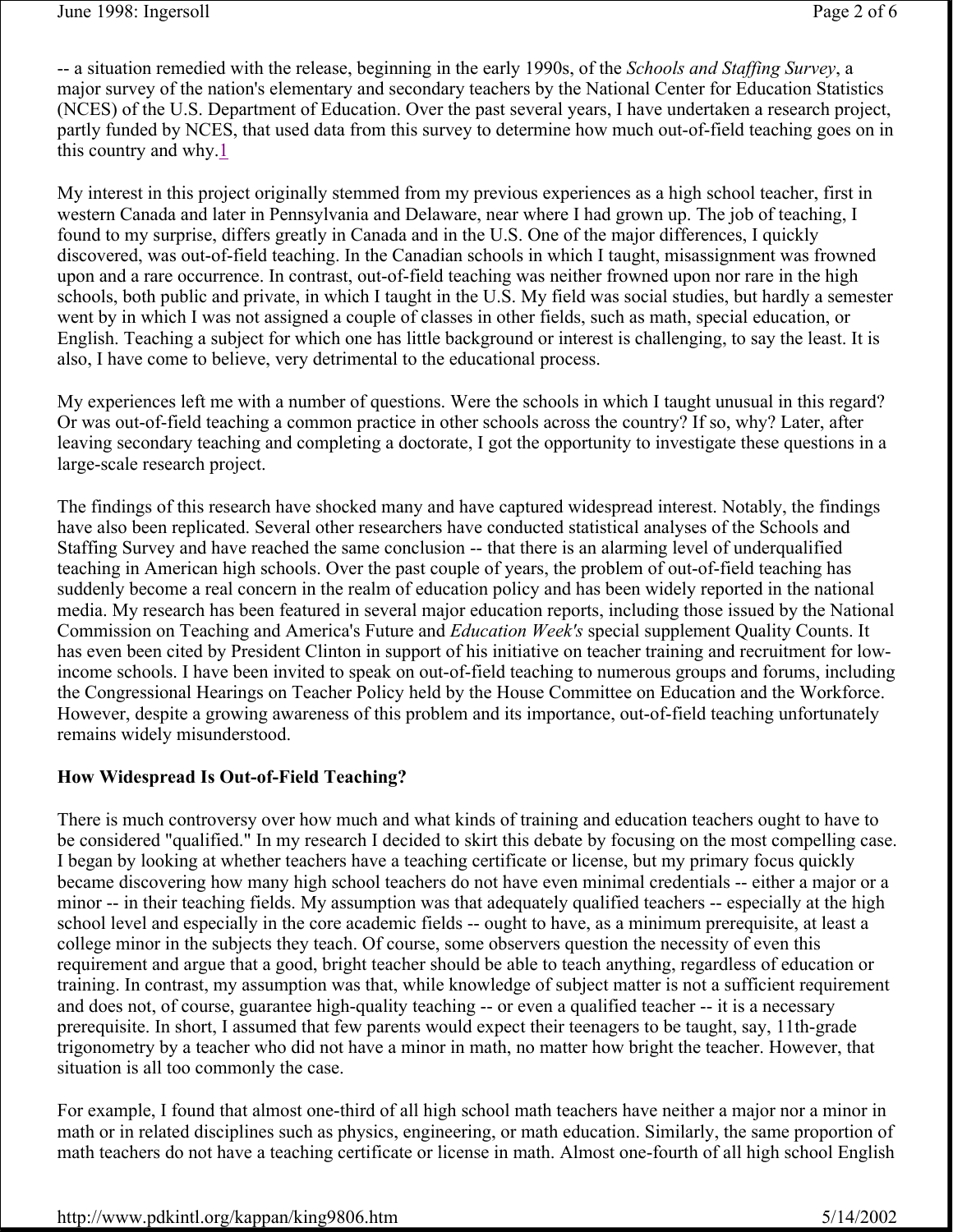teachers have neither a major nor a minor in English, literature, communications, speech, journalism, English education, or reading education. The situation is even worse within such broad fields as science and social studies. Teachers in these departments are routinely required to teach any of a wide array of subjects that are outside their discipline but still within the larger field. As a result, almost half of all high school students enrolled in physical science classes (chemistry, physics, earth science, or space science) are taught by teachers without at least a minor in any of these physical sciences. Moreover, more than half of all secondary school history students in this country are taught by teachers with neither a major nor a minor in history. The actual numbers of students affected are not trivial. For English, math, and history, several million students a year in each discipline are taught by teachers without a major or minor in the field.

Out-of-field teaching varies greatly across schools, teachers, and classrooms. For instance, recently hired teachers are more often assigned to teach subjects out of their field of training than are more experienced teachers. Low-income public schools have higher levels of out-of-field teaching than do schools in more affluent communities. Particularly notable, however, is the effect of school size: small schools have higher levels of out-of-field teaching. There are also differences within schools. Lower-achieving classes are more often taught by teachers without a major or minor in the field than are higher-achieving classes. Junior high classes are also more likely to be taught by out-of-field teachers than are senior high classes.

No doubt some out-of-field teachers may actually be well qualified, despite their lack of a minor or major in the subject. Some may be qualified by virtue of knowledge gained through previous jobs, through life experiences, or through informal training. Others may have completed substantial college coursework in a field but not have gotten a major or minor. In Georgia, for instance, because school accreditation regulations require teachers to have at least 20 hours of college credit (about four courses) in a field in order to teach it, many of those in the state who are assigned to teach out of field probably do have some background.

However, my premise was that even a moderate number of teachers who lack the minimal prerequisite of a college minor signals the existence of serious problems in our schools. And out-of-field teaching is not an aberration; it happens in well over half of the secondary schools in the U.S. in any given year -- both rural and urban, affluent and low-income. Shifting the definition of out-of-field does not lessen the severity of the problem. Whether I looked at teachers without a major or minor or teachers without certification in their assigned fields, the numbers were similarly alarming. Indeed, when I upgraded the definition of a "qualified" teacher to include only those who hold both a college major and a teaching certificate in the field, the amount of out-of-field teaching substantially increased. Moreover, the problem does not appear to be going away: levels of out-of-field teaching changed very little between the late 1980s and the mid-1990s.

The negative implications of such high levels of out-of-field teaching are obvious. Is it any surprise, for example, that science achievement is so low, given that even at the 12th-grade level, 41% of public school students in physical science classes are not being taught by someone with either a major or a minor in chemistry, physics, or earth science? The crucial question -- and the source of great misunderstanding -- is why so many teachers are teaching subjects for which they have little background.

## **The Causes of Out-of-Field Teaching**

Many people immediately assume that out-of-field teaching is a problem of poorly educated teachers and can be remedied by more rigorous standards for teacher education and training. I have found that news columnists seem especially prone to hold this view. In responding to the reports of research findings on out-of-field teaching, columnists have, almost invariably, assumed that the source of the problem lies in a lack of academic coursework on the part of teachers, and they have then concluded that the problem can be remedied by requiring prospective teachers to complete a "real" undergraduate major in an academic specialty.2

My own case provides an illustration of just how misleading this view can be. I graduated magna cum laude from the University of California with a bachelor's degree in sociology. Several years later, I returned to school to take part in an intensive yearlong teacher certification program in social studies. None of this background,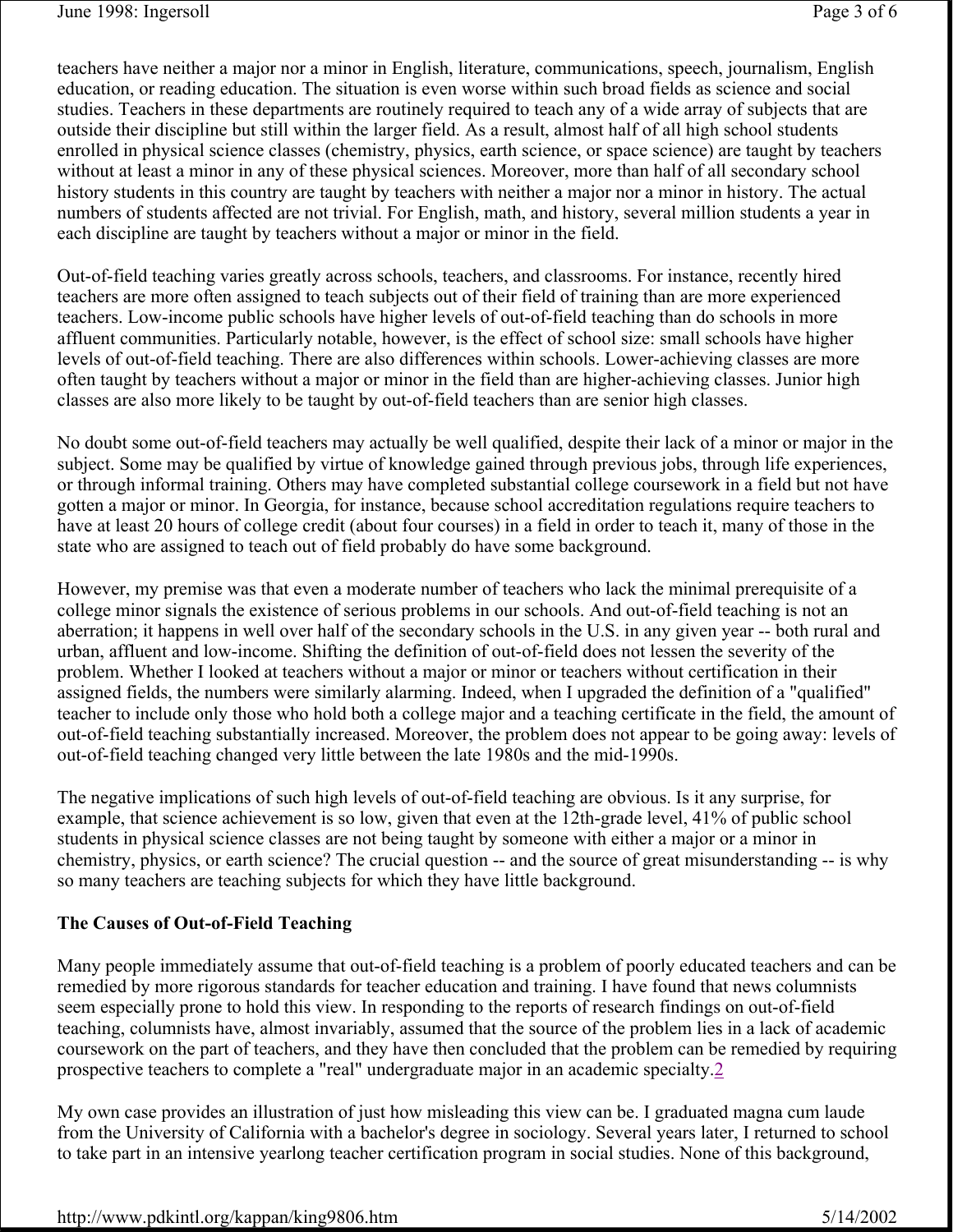however, precluded me from later being assigned to teach out of my field of social studies on a regular basis.

The truth is that almost all teachers in the U.S. have completed a college education and half of them have graduate degrees. Moreover, 94% of public school teachers and, surprisingly, more than half of private school teachers hold regular state-approved teaching certificates. The source of out-of-field teaching lies not in the amount of education teachers have, but in the lack of fit between teachers' fields of training and their teaching assignments. Many teachers are assigned by their principals to teach classes that do not match their training or education.

The implications of this distinction for reform are important. There is no question that the teaching force could benefit from upgraded education and training and that education degrees should include substantial coursework in an academic discipline. This is the value of the ongoing efforts by many states to toughen entry criteria, enact more stringent certification standards, and increase the use of testing for teachers. However, though very worthwhile, none of these kinds of reforms will eliminate out-of-field teaching assignments. Hence, they alone will not solve the problem of underqualified teachers in our nation's classrooms.

Similar logic applies to two other related popular initiatives -- curricular revision and professional development for teachers. Hundreds of new curricular packages, products, and techniques are produced every year by educational organizations and publishers and are widely disseminated to teachers through inservice training and other programs. Familiarity with the most up-to-date materials in one's field of expertise is no doubt a good idea, but it provides little help if one is then assigned to teach a different subject.

A second widely believed explanation for out-of-field teaching assumes that the fault lies with teacher unions. A typical example of this thinking is found in Thomas Toch's *U.S. News & World Report* cover story, "Why Teachers Don't Teach: How Teacher Unions Are Wrecking our Schools."3 Toch used data from my research to support his attack on teacher unions and, in particular, their seniority rules. In his view, self-serving work rules promulgated by teacher unions are the main reason that classrooms are often staffed with out-of-field teachers. The use and abuse of such rules, according to Toch, is especially prevalent in times of teacher oversupply, when school officials face the need to cut or shift staff members as a result of fiscal cutbacks or declining enrollments. In such situations, "last-hired, first-fired" seniority rules require that more experienced teachers be given priority, regardless of their competence. As a result, so his argument goes, veteran teachers are often given outof-field assignments, while junior staff members are transferred or laid off. Students suffer accordingly.

Nowhere in my research is there support for this explanation of out-of-field teaching. Indeed, the data suggest that the opposite is the case. Beginning teachers are more prone than experienced teachers to be misassigned, and both public and private schools with unions usually have less, not more, out-of-field teaching.

Union work rules certainly have an impact on the management and administration of schools, and, depending on one's viewpoint, this impact may be positive or negative. But eliminating teacher unions will not eliminate out-of-field teaching.

The most popular explanation of the problem of out-of-field teaching blames teacher shortages. This view holds that shortfalls in the number of available teachers, caused by a combination of increased student enrollments and a "graying" teaching force, have led many school systems to resort to lowering standards to fill teaching openings, the net effect of which is out-of-field teaching.

This last view is partly correct and partly incorrect. The data show that, consistent with the shortage predictions, demand for teachers has increased since the mid-1980s. Student enrollments have steadily increased, teacher retirements have steadily increased, an overwhelming majority of schools have had job openings for teachers, and the size of the teaching force has steadily increased. Most important, many schools, though not a majority, do report some degree of difficulty filling their teaching vacancies with qualified candidates. Finally, when faced with such difficulties, administrators say that they most commonly do three things: hire less-qualified teachers, assign teachers trained in another field or grade level to teach in the understaffed area, and make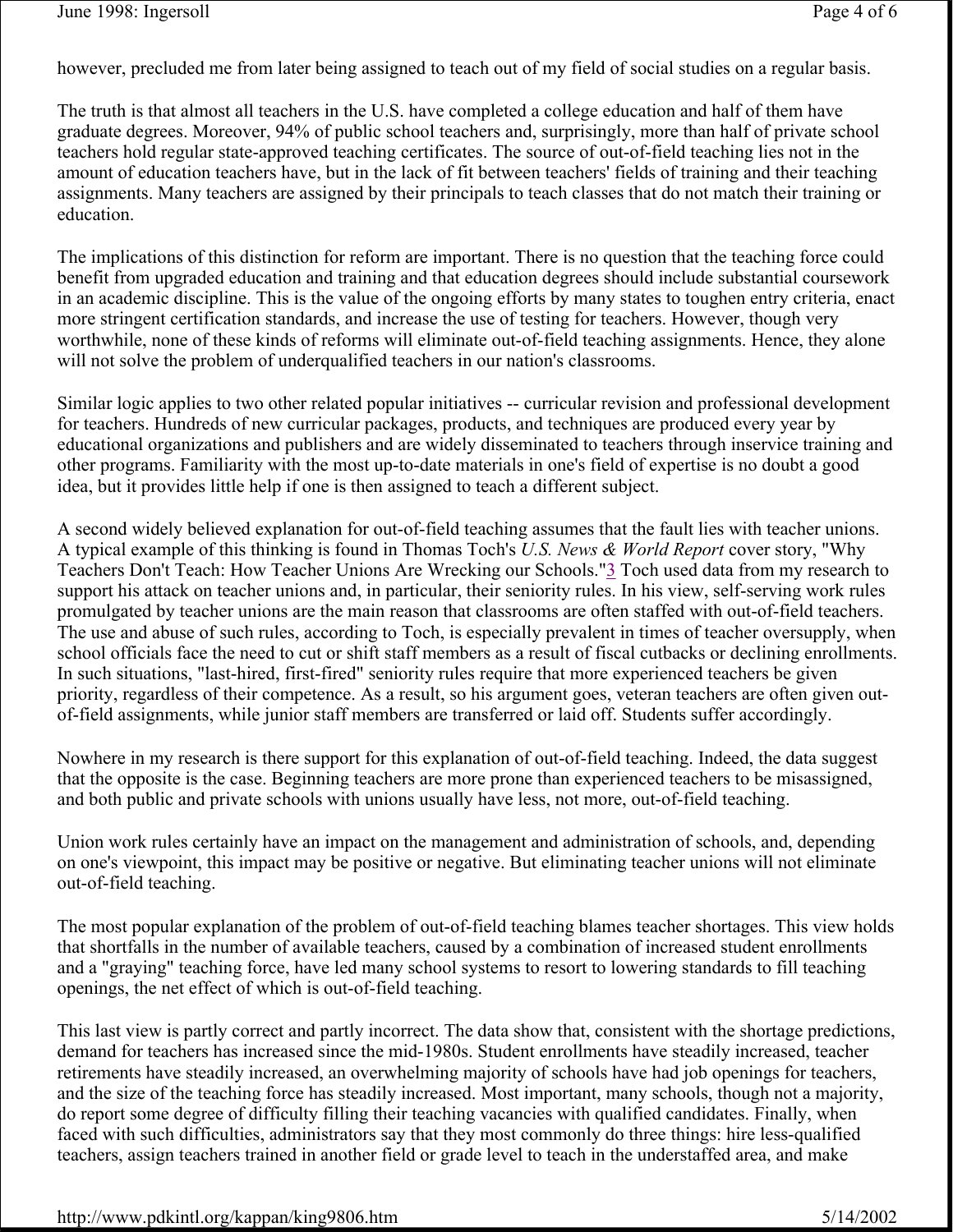extensive use of substitute teachers. Each of these coping strategies results in out-of-field teaching.

But it is a mistake to assume, as has been commonly done, that hiring difficulties and out-of-field teaching are the result of teacher shortages in the conventional sense of too few candidates available and willing to enter teaching. While it is true that student enrollments are increasing, the demand for new teachers is not primarily a result of these increases. The demand for new teachers comes about primarily because teachers choose to move from or leave their jobs at far higher rates than do those in many other occupations. And while it is true that teacher retirements are increasing, teacher turnover appears to have little to do with a graying teaching force. In contrast, the high rates of teacher turnover that plague schools are far more often a result of two related causes: teachers dissatisfied with teaching and teachers seeking to pursue another career.4

The implications of this fact for reform are important. Initiatives and programs designed to recruit new candidates into teaching, though worthwhile in many ways, will not solve the problem of underqualified teachers in classrooms if they do not also address the factor that, the data suggest, does lead to severe staffing inadequacies in schools: too little teacher retention. In short, recruiting more teachers will help little if large numbers of teachers continue to leave.

The data show, understandably enough, that inadequate support from the administration, low salaries, rampant student discipline problems, and little faculty input into school decisions all contribute to high rates of teacher turnover. Improving these conditions would decrease turnover, which would quickly eliminate the so-called shortages. It would also remove much of the need for out-of-field assignments in the first place.

#### **An Alternative View**

This points to what I have come to believe is a far more fundamental problem facing teaching and the real cause of the problem of out-of-field teaching. Unlike Canada and many European and Asian nations, the U.S. treats elementary and secondary school teaching as largely low-status work and teachers as semiskilled workers. Few would require cardiologists to deliver babies, real estate lawyers to defend criminal cases, chemical engineers to design bridges, or sociology professors to teach English. The commonly held assumption is that such traditional professions require a great deal of skill and training and that, hence, specialization is necessary. In contrast, the commonly held assumption is that teaching in elementary and secondary schools requires far less skill, training, and expertise.

Perhaps it is true that teaching may require less expertise than some other kinds of work. But those who have spent time in classrooms know that high-quality teaching requires a great deal of expertise and skill and that teachers are not like interchangeable blocks that can be placed in any empty slot regardless of their type of training. Indeed, the best contemporary research on the process of teaching has begun to illuminate the complex combination of art, craft, and science that good teaching is.5

It is the low status of teaching, exemplified by a lack of respect for the complexity and importance of the job, that has resulted in what the data tell us: that teaching is plagued by problems of recruitment and retention and that out-of-field teaching is not simply an emergency condition but a common practice in the majority of secondary schools in this country.

High rates of teacher turnover mean that schools are faced with a constant need to recruit and hire new teachers to fill vacated positions. Some schools have difficulty finding qualified candidates to fill their openings and some do not. But for all schools this is a time-consuming task. Many principals find that assigning teachers to teach out of their fields is, at times, simply more convenient and less expensive than the alternatives. For example, rather than hire a full-time replacement for a science teacher who quit just prior to the start of the fall term, a principal may find it faster to assign a couple of English and social studies teachers to each "cover" a section or two in science. When faced with the choice between hiring a fully qualified candidate for an English position or hiring a less-qualified candidate who is also willing to coach a major varsity sport, a principal may find it more convenient to do the latter. If a teacher suddenly leaves in the middle of a semester, a principal may